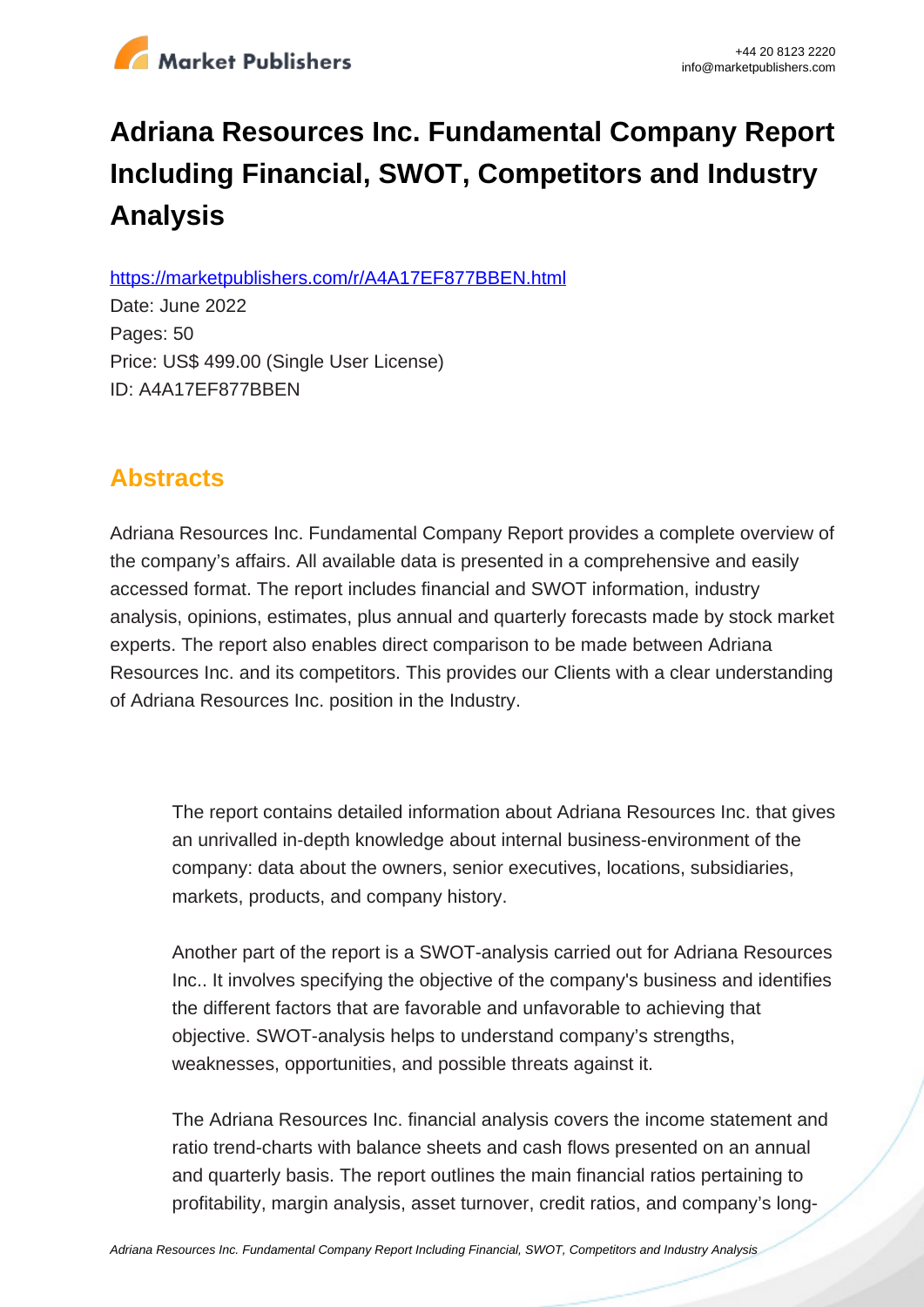

term solvency. This sort of company's information will assist and strengthen your company's decision-making processes.

In the part that describes Adriana Resources Inc. competitors and the industry in whole, the information about company's financial ratios is compared to those of its competitors and to the industry. The unique analysis of the market and company's competitors along with detailed information about the internal and external factors affecting the relevant industry will help to manage your business environment. Your company's business and sales activities will be boosted by gaining an insight into your competitors' businesses.

Also the report provides relevant news, an analysis of PR-activity, and stock price movements. The latter are correlated with pertinent news and press releases, and annual and quarterly forecasts are given by a variety of experts and market research firms. Such information creates your awareness about principal trends of Adriana Resources Inc. business.

### **About Adriana Resources Inc.**

Adriana Resources Inc., a junior exploration-stage company, engages in the acquisition, exploration, and development of mineral properties in Canada, and the development of an iron ore port facility in Brazil. It primarily explores for iron ores. The company principally focuses on the Lac Otelnuk iron ore property located in the Nunavik region of northern Quebec, Canada. It also holds interests in the December Lake iron ore prospect situated in Nunavik, Quebec; and the Bedford iron ore prospect located in Newfoundland and Labrador, Canada. The company is headquartered in Toronto, Canada.

The above Company Fundamental Report is a half-ready report and contents are subject to change.

It means that we have all necessary data in our database to prepare the report but need **2-3 days** to complete it. During this time we are also updating the report with respect to the current moment. So, you can get all the most recent data available for the same price. Please note that preparation of additional types of analyses requires extra time.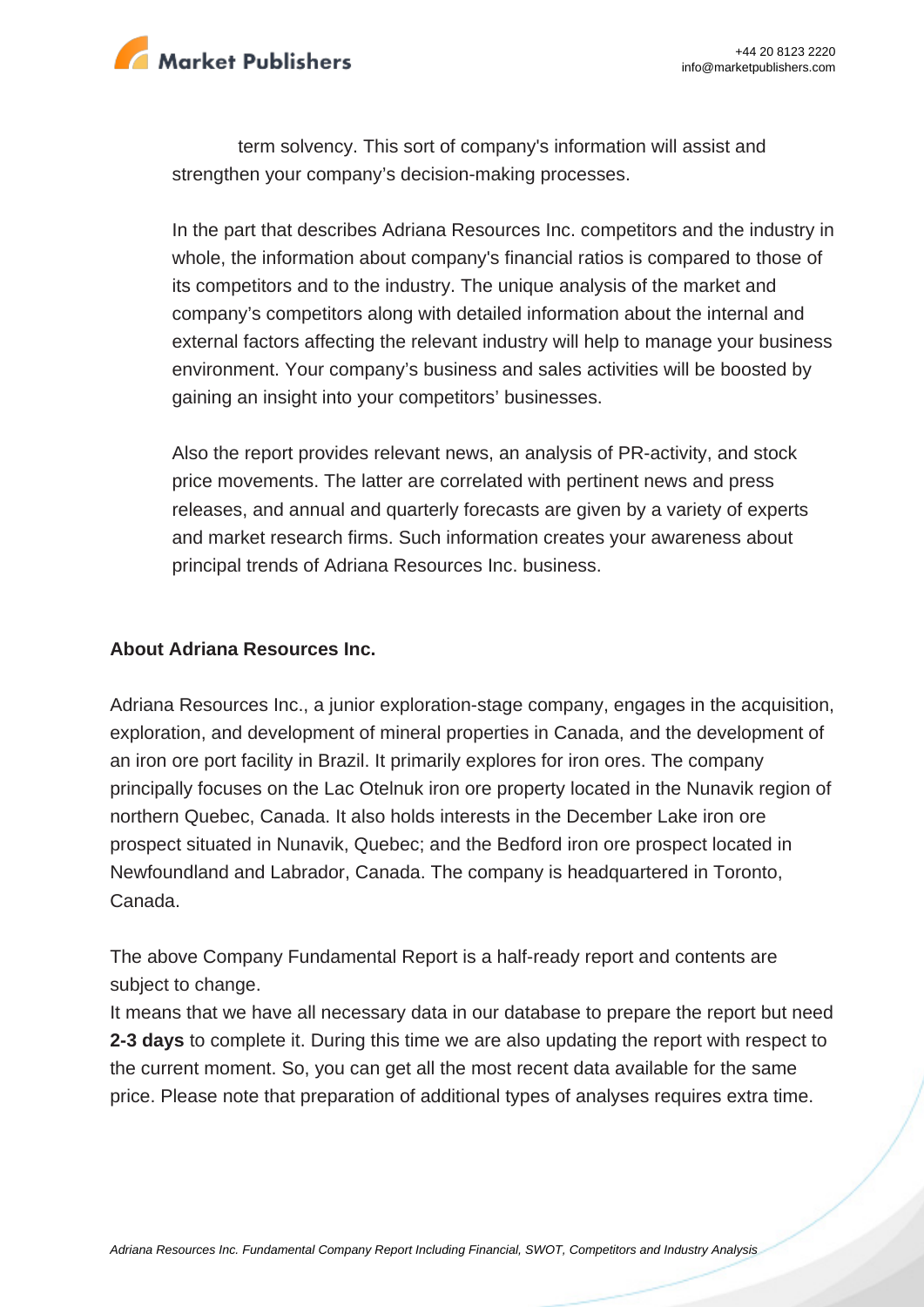

# **Contents**

## RESEARCH METHODOLOGY

DISCLAIMER

# **1. ADRIANA RESOURCES INC. COMPANY PROFILE**

- 1.1. Key facts
- 1.2. Financial Performance
- 1.3. Key Executives
- 1.4. Ownership and Major Holders
- 1.5. Company History

### **2. ADRIANA RESOURCES INC. BUSINESS OVERVIEW**

- 2.1. Business Description
- 2.2. Major Products and Services
- 2.3. Markets and Sales Activities
- 2.4. Locations, Subsidiaries, Operating Units

## **3. ADRIANA RESOURCES INC. SWOT ANALYSIS**

- 3.1. Overview
- 3.2. Strengths
- 3.3. Weaknesses
- 3.4. Opportunities
- 3.5. Threats

### **4. ADRIANA RESOURCES INC. FINANCIAL ANALYSIS**

- 4.1. Financial Statements
- 4.1.1. Income Statement
- 4.1.2. Balance Sheet
- 4.1.3. Cash Flow
- 4.2. Financial Ratios
- 4.2.1. Profitability
- 4.2.2. Margin Analysis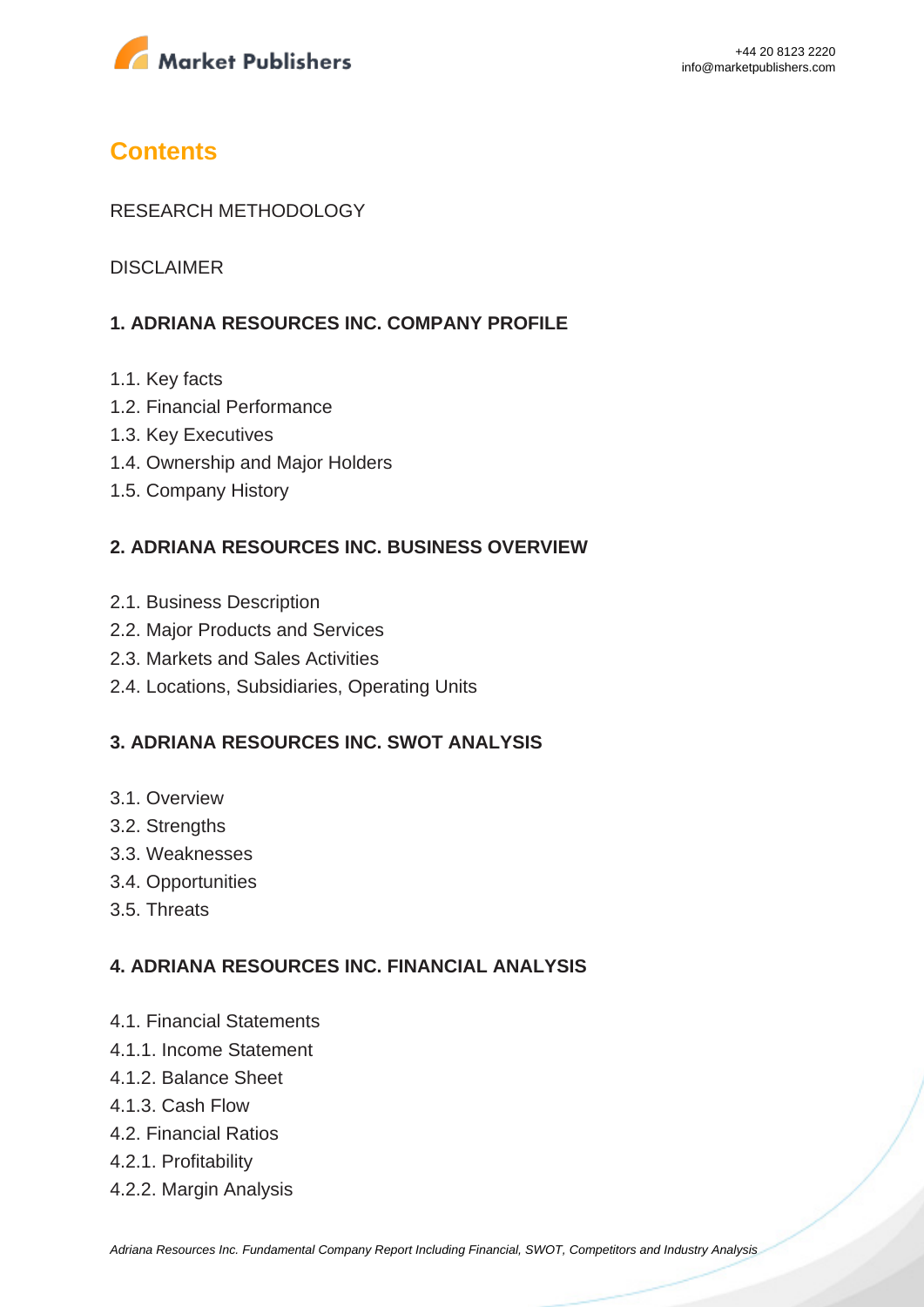

- 4.2.3. Asset Turnover
- 4.2.4. Credit Ratios
- 4.2.5. Long-Term Solvency
- 4.2.6. Growth Over Prior Year
- 4.2.7. Financial Ratios Charts
- 4.3. Stock Market Snapshot

# **5. ADRIANA RESOURCES INC. COMPETITORS AND INDUSTRY ANALYSIS**

- 5.1. Adriana Resources Inc. Direct Competitors
- 5.2. Comparison of Adriana Resources Inc. and Direct Competitors Financial Ratios
- 5.3. Comparison of Adriana Resources Inc. and Direct Competitors Stock Charts
- 5.4. Adriana Resources Inc. Industry Analysis
- 5.4.1. Industry Snapshot
- 5.4.2. Adriana Resources Inc. Industry Position Analysis

# **6. ADRIANA RESOURCES INC. NEWS & EVENTS**

- 6.1. News & PR Activity Analysis
- 6.2. IR Corporate News
- 6.3. Marketing News
- 6.4. Corporate Events

# **7. ADRIANA RESOURCES INC. EXPERTS REVIEW**<sup>1</sup>

- 7.1. Experts Consensus
- 7.2. Experts Revisions

# **8. ADRIANA RESOURCES INC. ENHANCED SWOT ANALYSIS**<sup>2</sup>

# **9. CANADA PESTEL ANALYSIS**<sup>2</sup>

- 9.1. Political Factors
- 9.2. Economic Factors
- 9.3. Social Factors
- 9.4. Technological Factors
- 9.5. Environmental Factors
- 9.6. Legal Factors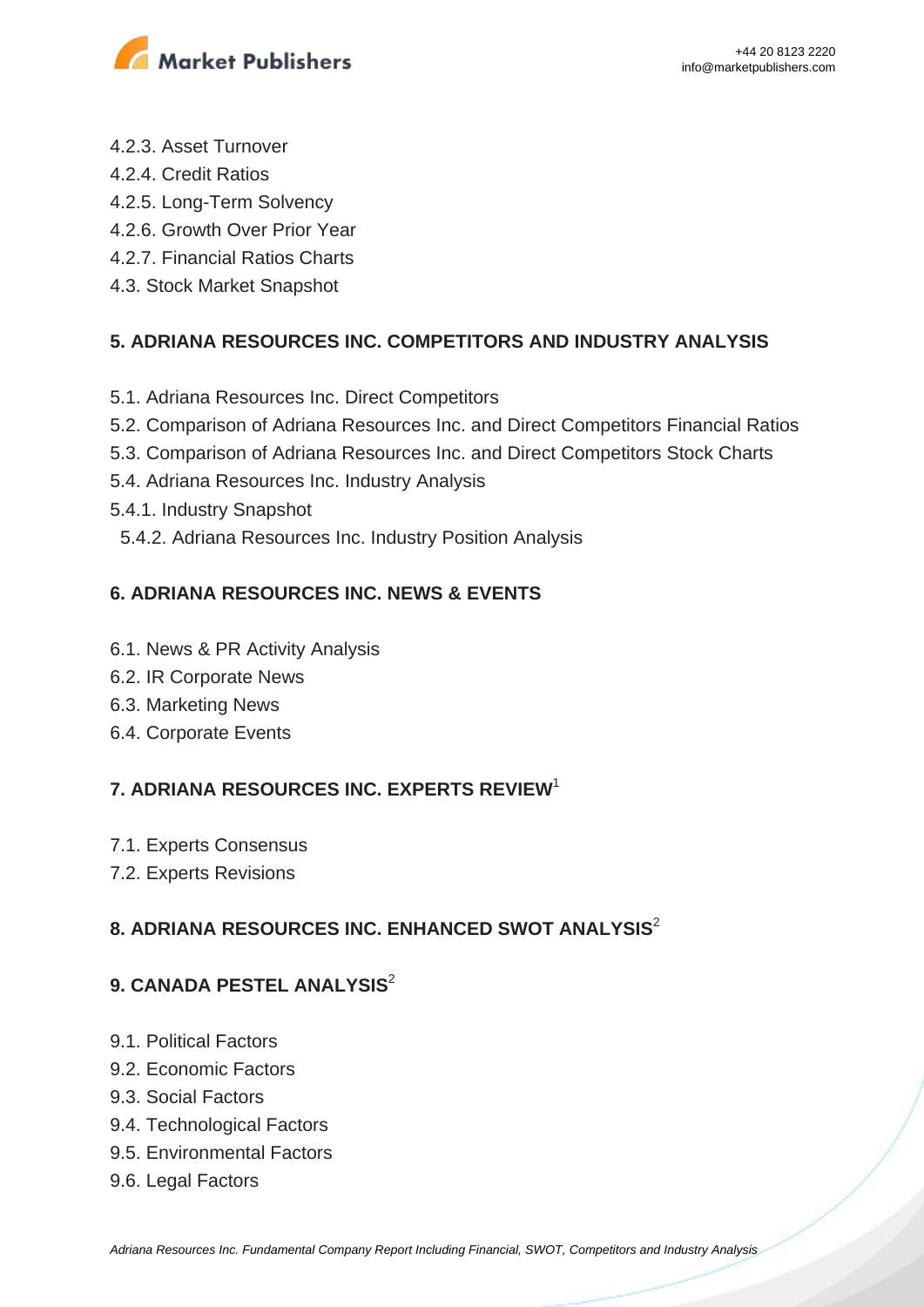

# **10. ADRIANA RESOURCES INC. IFE, EFE, IE MATRICES**<sup>2</sup>

- 10.1. Internal Factor Evaluation Matrix
- 10.2. External Factor Evaluation Matrix
- 10.3. Internal External Matrix

# **11. ADRIANA RESOURCES INC. PORTER FIVE FORCES ANALYSIS**<sup>2</sup>

# **12. ADRIANA RESOURCES INC. VRIO ANALYSIS**<sup>2</sup>

### **APPENDIX: RATIO DEFINITIONS**

### **LIST OF FIGURES**

Adriana Resources Inc. Annual Revenues in Comparison with Cost of Goods Sold and Gross Profit Profit Margin Chart Operating Margin Chart

Return on Equity (ROE) Chart

Return on Assets (ROA) Chart

Debt to Equity Chart

Current Ratio Chart

Adriana Resources Inc. 1-year Stock Charts

Adriana Resources Inc. 5-year Stock Charts

Adriana Resources Inc. vs. Main Indexes 1-year Stock Chart

Adriana Resources Inc. vs. Direct Competitors 1-year Stock Charts

Adriana Resources Inc. Article Density Chart

1 – Data availability depends on company's security policy.

2 – These sections are available only when you purchase a report with appropriate additional types of analyses.

The complete financial data is available for publicly traded companies.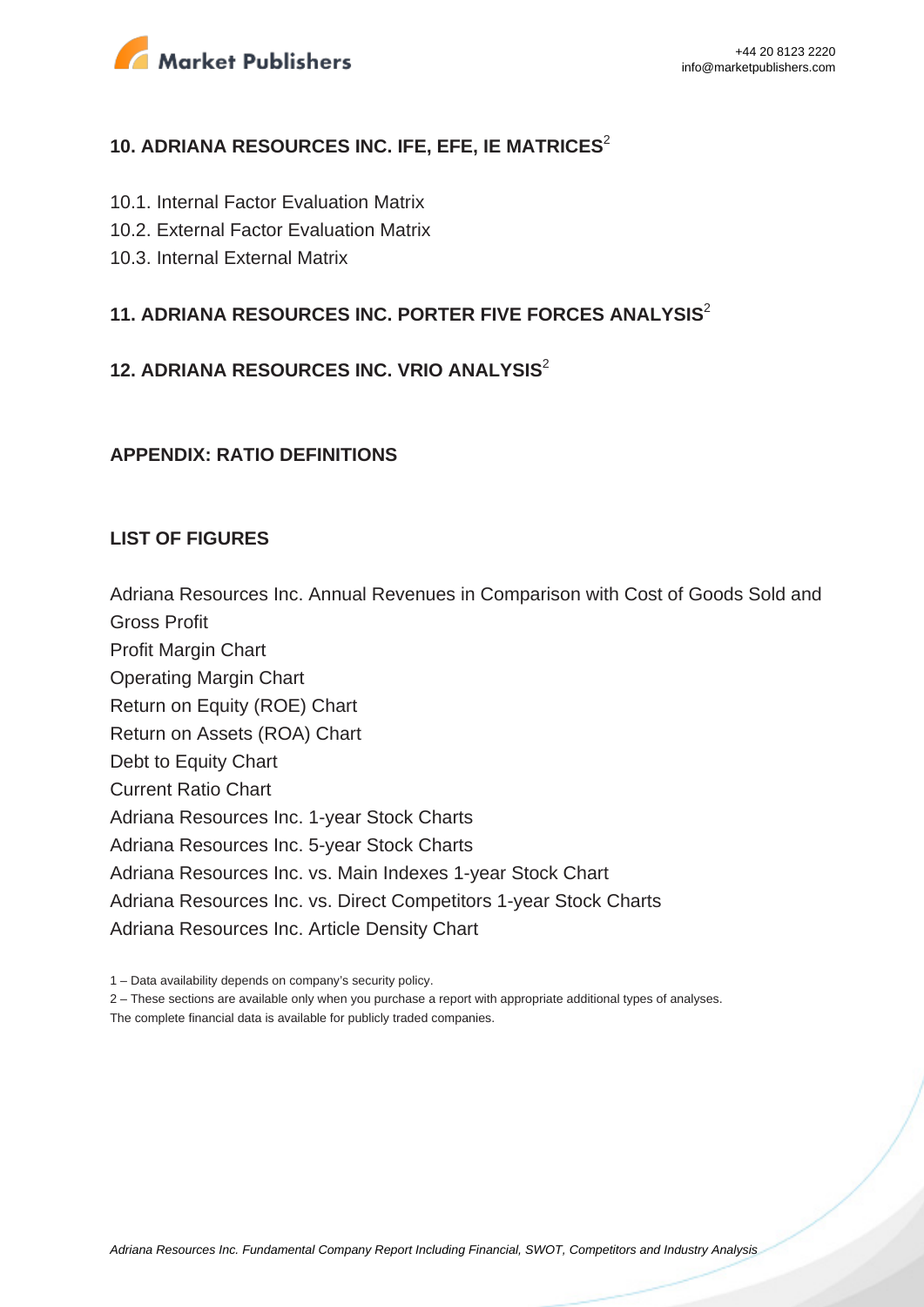

# **List Of Tables**

# **LIST OF TABLES**

Adriana Resources Inc. Key Facts **Profitability** Management Effectiveness Income Statement Key Figures Balance Sheet Key Figures Cash Flow Statement Key Figures Financial Performance Abbreviation Guide Adriana Resources Inc. Key Executives Adriana Resources Inc. Major Shareholders Adriana Resources Inc. History Adriana Resources Inc. Products Revenues by Segment Revenues by Region Adriana Resources Inc. Offices and Representations Adriana Resources Inc. SWOT Analysis Yearly Income Statement Including Trends Income Statement Latest 4 Quarters Including Trends Yearly Balance Sheet Including Trends Balance Sheet Latest 4 Quarters Including Trends Yearly Cash Flow Including Trends Cash Flow Latest 4 Quarters Including Trends Adriana Resources Inc. Profitability Ratios Margin Analysis Ratios Asset Turnover Ratios Credit Ratios Long-Term Solvency Ratios Financial Ratios Growth Over Prior Year Adriana Resources Inc. Capital Market Snapshot Adriana Resources Inc. Direct Competitors Key Facts Direct Competitors Profitability Ratios Direct Competitors Margin Analysis Ratios Direct Competitors Asset Turnover Ratios Direct Competitors Credit Ratios Direct Competitors Long-Term Solvency Ratios Industry Statistics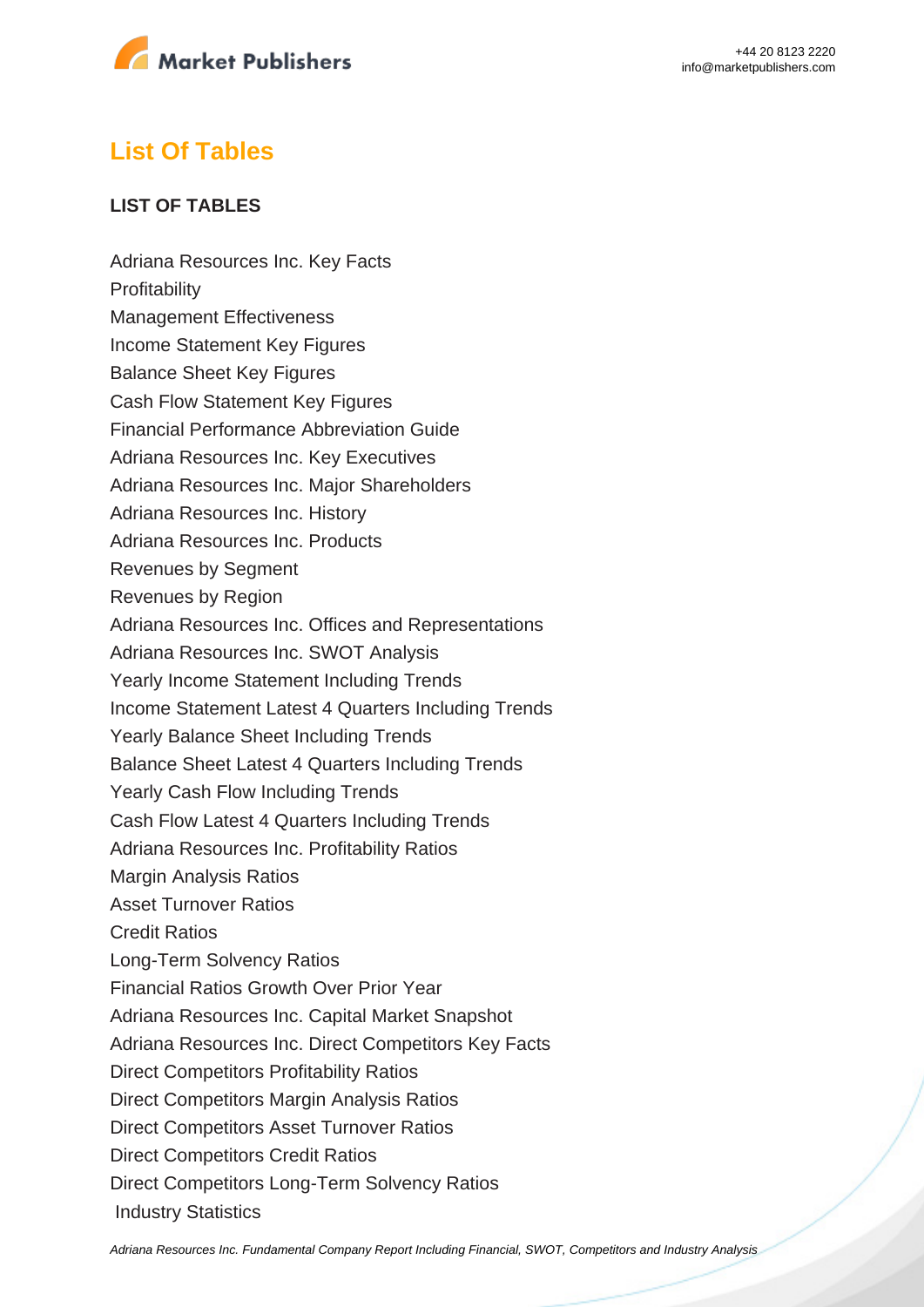

Adriana Resources Inc. Industry Position Company vs. Industry Income Statement Analysis Company vs. Industry Balance Sheet Analysis Company vs. Industry Cash Flow Analysis Company vs. Industry Ratios Comparison Adriana Resources Inc. Consensus Recommendations<sup>1</sup> Analyst Recommendation Summary<sup>1</sup> Price Target Summary<sup>1</sup> Experts Recommendation Trends<sup>1</sup> Revenue Estimates Analysis<sup>1</sup> Earnings Estimates Analysis $<sup>1</sup>$ </sup> Historical Surprises<sup>1</sup> Revenue Estimates Trend<sup>1</sup> Earnings Estimates Trend<sup>1</sup> Revenue Revisions<sup>1</sup>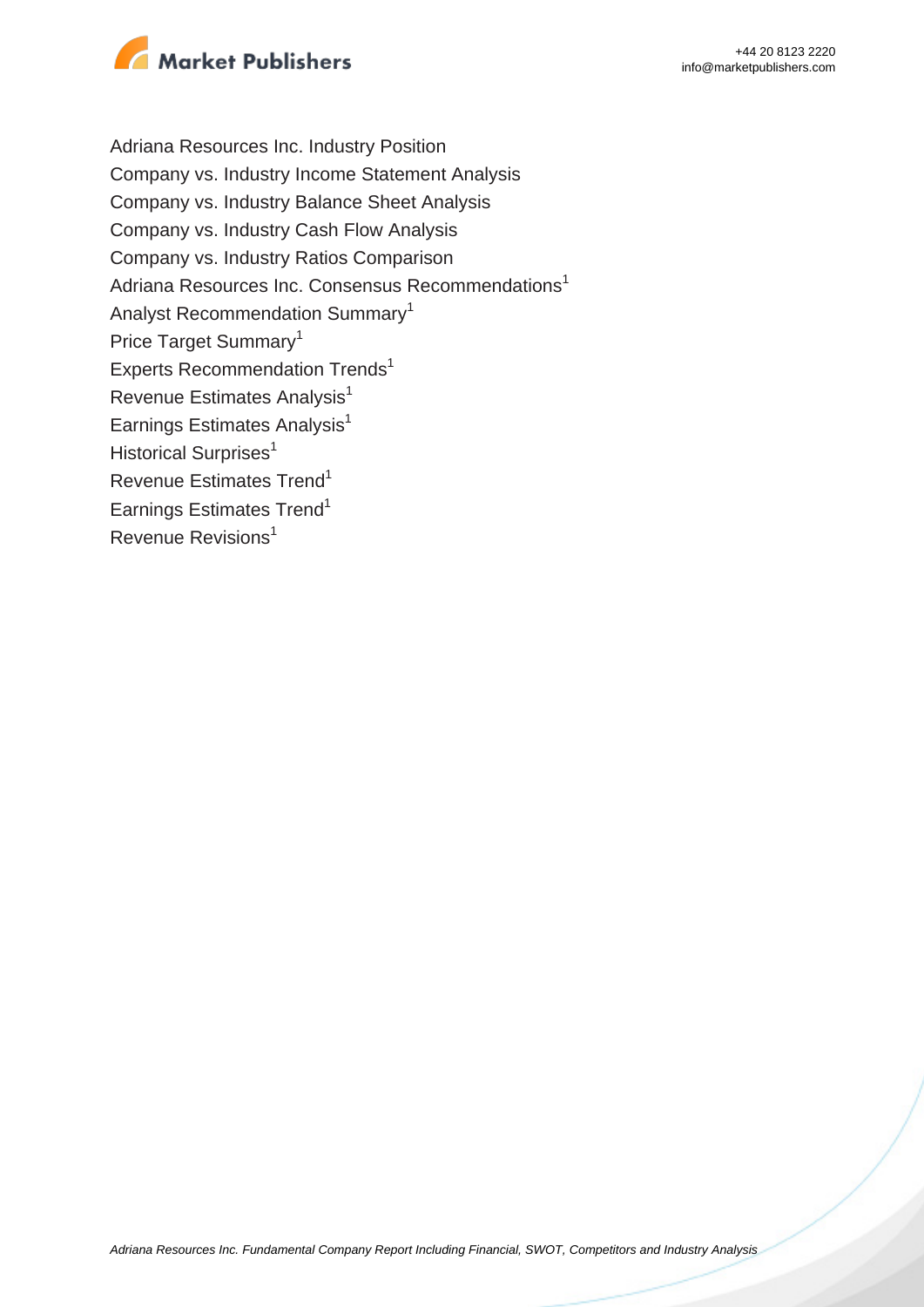

# **ANALYSIS FEATURES**

## **SWOT Analysis**

SWOT, which stands for Strengths, Weaknesses, Opportunities and Threats, is an analytical framework that identifies the internal and external factors that are favorable and unfavorable for a company.

### **Enhanced SWOT Analysis**

Enhanced SWOT is a 3×3 grid that arranges strengths, weaknesses, opportunities and threats into one scheme:

How to use the strengths to take advantage of the opportunities?

How to use the strengths to reduce likelihood and impact of the threats?

How to overcome the weaknesses that obstruct taking advantage of the opportunities?

How to overcome the weaknesses that can make the threats a reality?

Upon answering these questions a company can develop a project plan to improve its business performance.

### **PESTEL Analysis**

PESTEL (also termed as PESTLE) is an ideal tool to strategically analyze what influence different outside factors – political, economic, sociocultural, technological, environmental and legal – exert on a business to later chart its long term targets.

Being part of the external analysis when carrying out a strategic assessment or performing a market study, PESTEL gives an overview of diverse macro-environmental factors that any company should thoughtfully consider. By perceiving these outside environments, businesses can maximally benefit from the opportunities while minimizing the threats to the organization.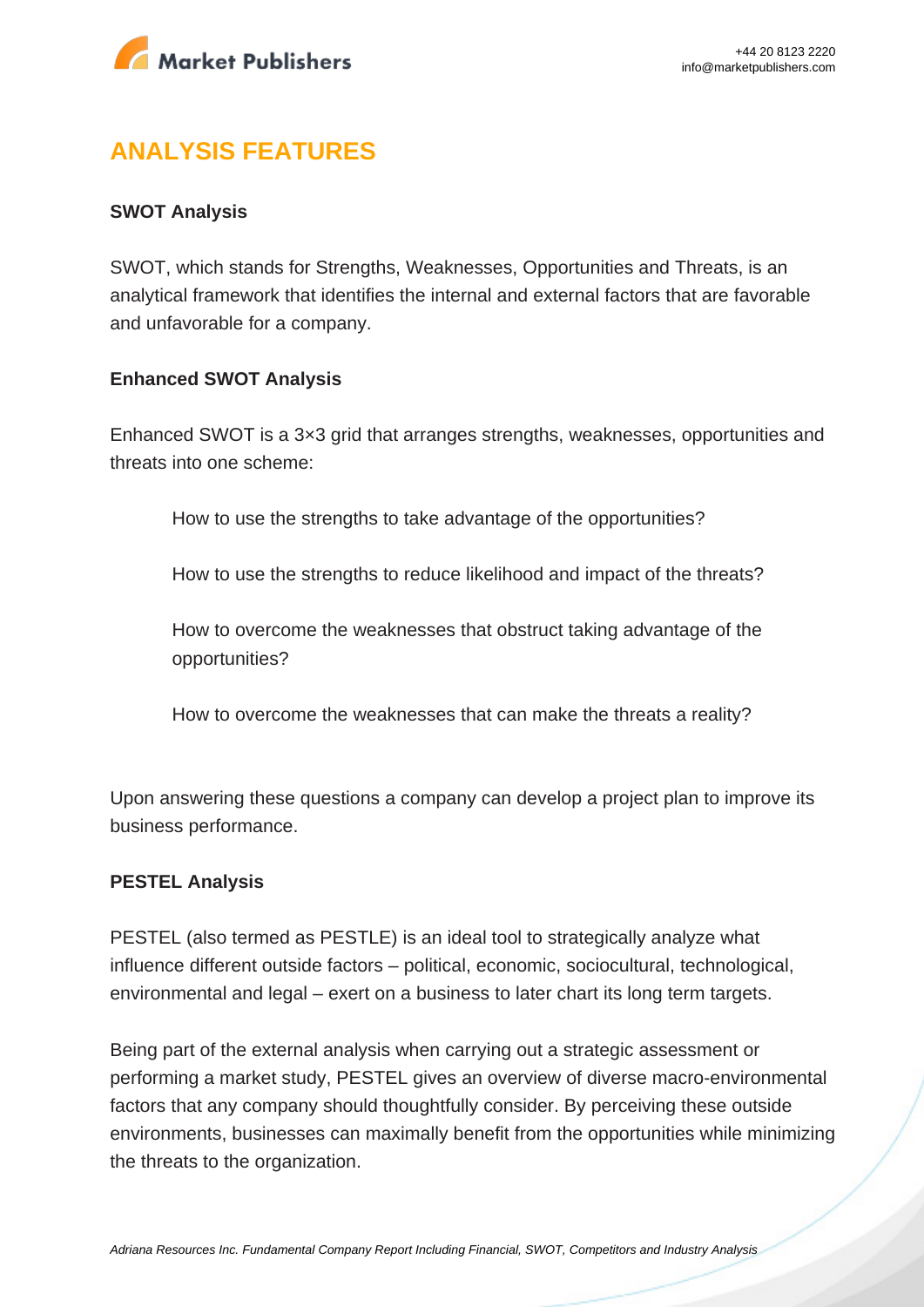

Key Factors Examined by PESTEL Analysis:

Political – What opportunities and pressures are brought by political bodies and what is the degree of public regulations' impact on the business?

Economic – What economic policies, trends and structures are expected to affect the organization, what is this influence's degree?

Sociological – What cultural and societal aspects will work upon the demand for the business's products and operations?

Technological – What impact do the technological aspects, innovations, incentives and barriers have on the organization?

Environmental – What environmental and ecological facets, both locally and farther afield, are likely to predetermine the business?

Legal – What laws and legislation will exert influence on the style the business is carried out?

# **IFE, EFE, IE Matrices**

The Internal Factor Evaluation matrix (IFE matrix) is a strategic management tool helping audit or evaluate major weaknesses and strengths in a business's functional areas. In addition, IFE matrix serves as a basis for identifying and assessing relationships amongst those areas. The IFE matrix is utilised in strategy formulation.

The External Factor Evaluation matrix (EFE matrix) is a tool of strategic management that is typically utilised to assess current market conditions. It is an ideal instrument for visualising and prioritising the threats and opportunities a firm is facing.

The essential difference between the above mentioned matrices lies in the type of factors incorporated in the model; whilst the latter is engaged in internal factors, the former deals exceptionally with external factors – those exposed to social, political, economic, legal, etc. external forces.

Being a continuation of the EFE matrix and IFE matrix models, the Internal External matrix (IE matrix) rests upon an investigation of external and internal business factors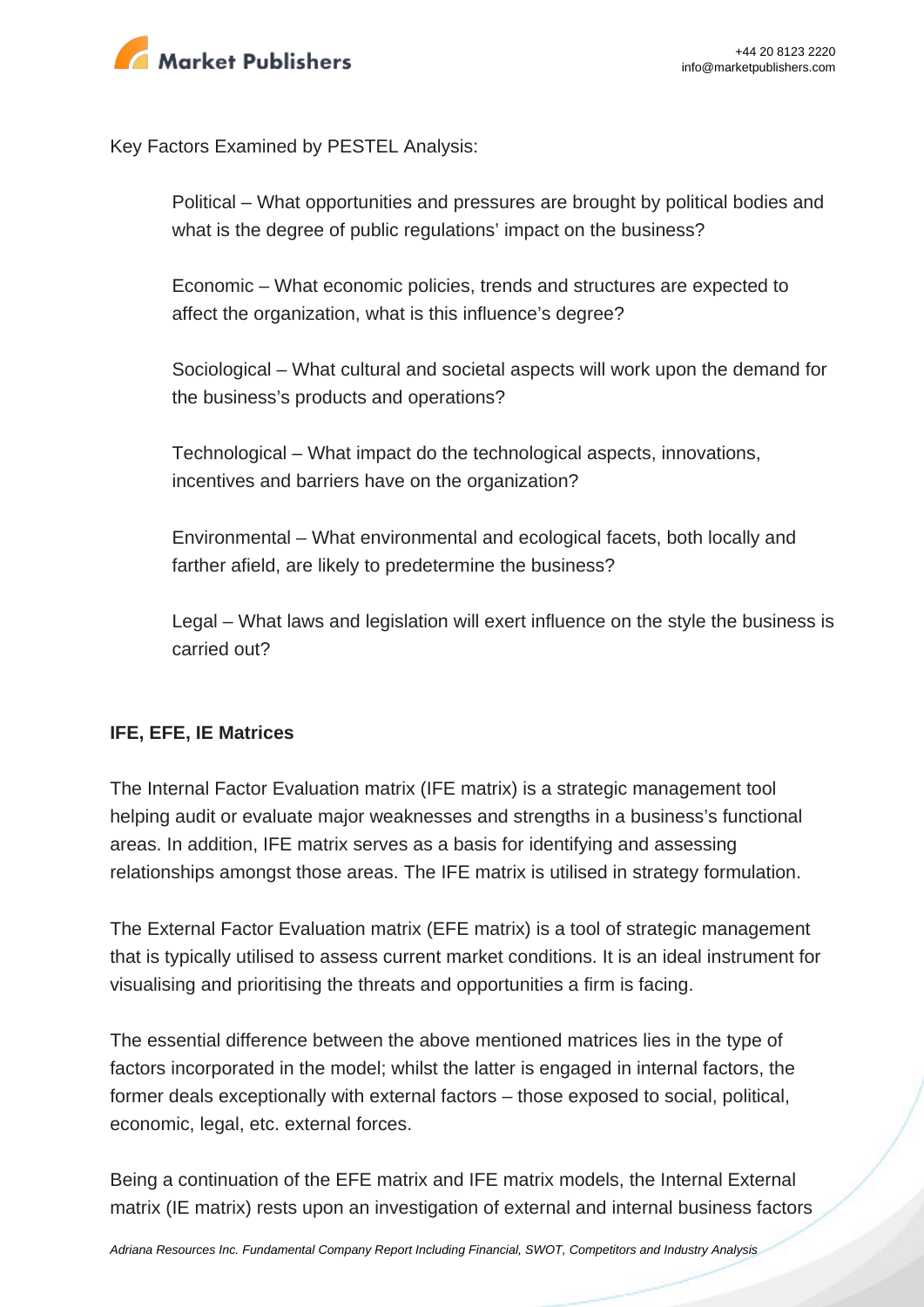

integrated into one suggestive model.

#### **Porter Five Forces Analysis**

The Porter's five forces analysis studies the industry of operation and helps the company find new sources of competitive advantage. The analysis surveys an industry through five major questions:

What composes a threat of substitute products and services?

Is there a threat of new competitors entering the market?

What is the intensity of competitive rivalry?

How big is the bargaining power of buyers?

How significant is the bargaining power of suppliers?

#### **VRIO Analysis**

VRIO stands for Value, Rarity, Imitability, Organization. This analysis helps to evaluate all company's resources and capabilities and bring them together into one aggregate table that includes:

Tangible resources Financial

Physical

**Technological** 

**Organizational** 

Intangible resources Human

Innovation and Creativity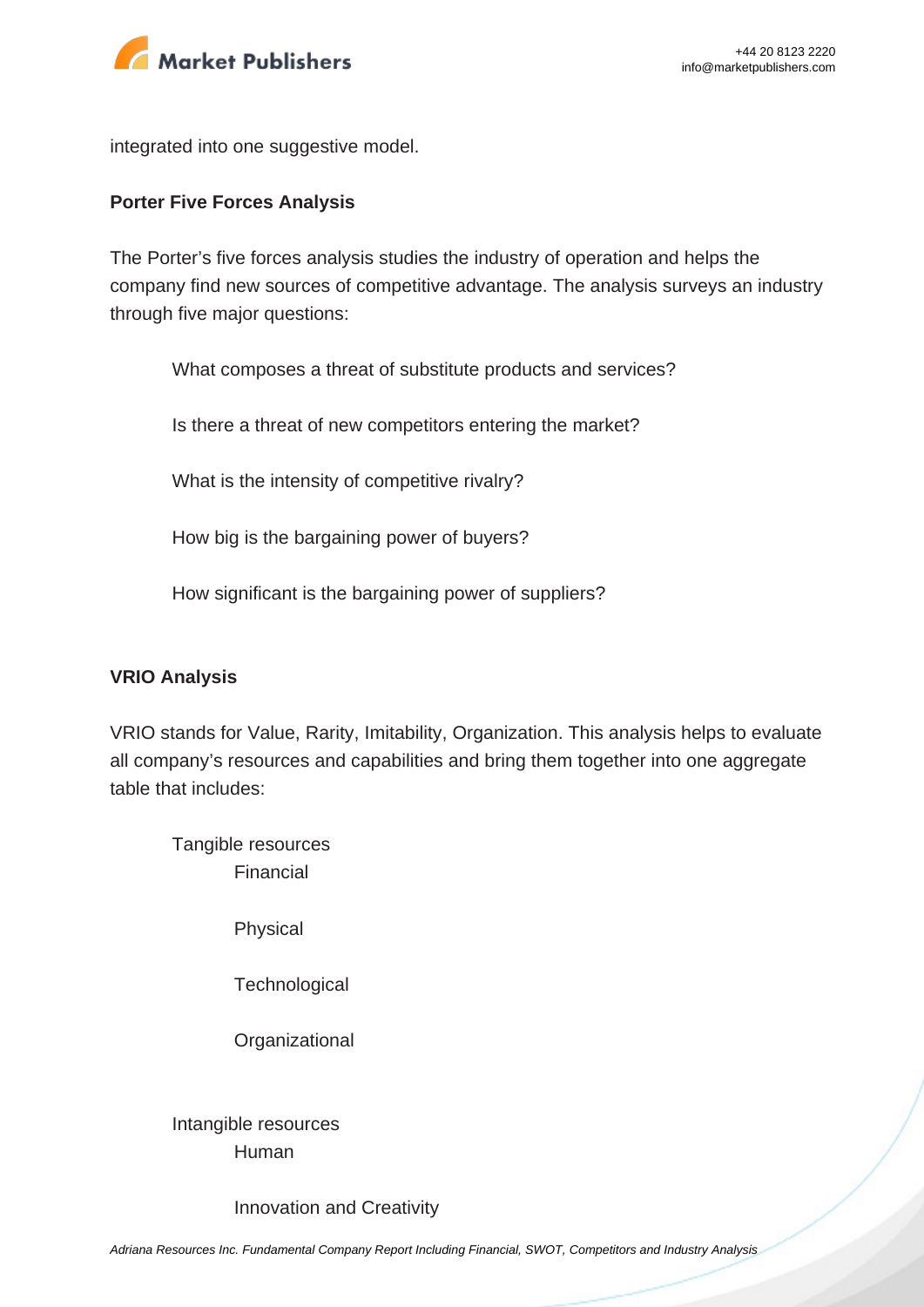

Reputation

Organizational capabilities

The result of the analysis gives a clear picture of company's competitive and economic implications, answering the questions if the resources mentioned above are:

Valuable?

Rare?

Costly to imitate?

Organized properly?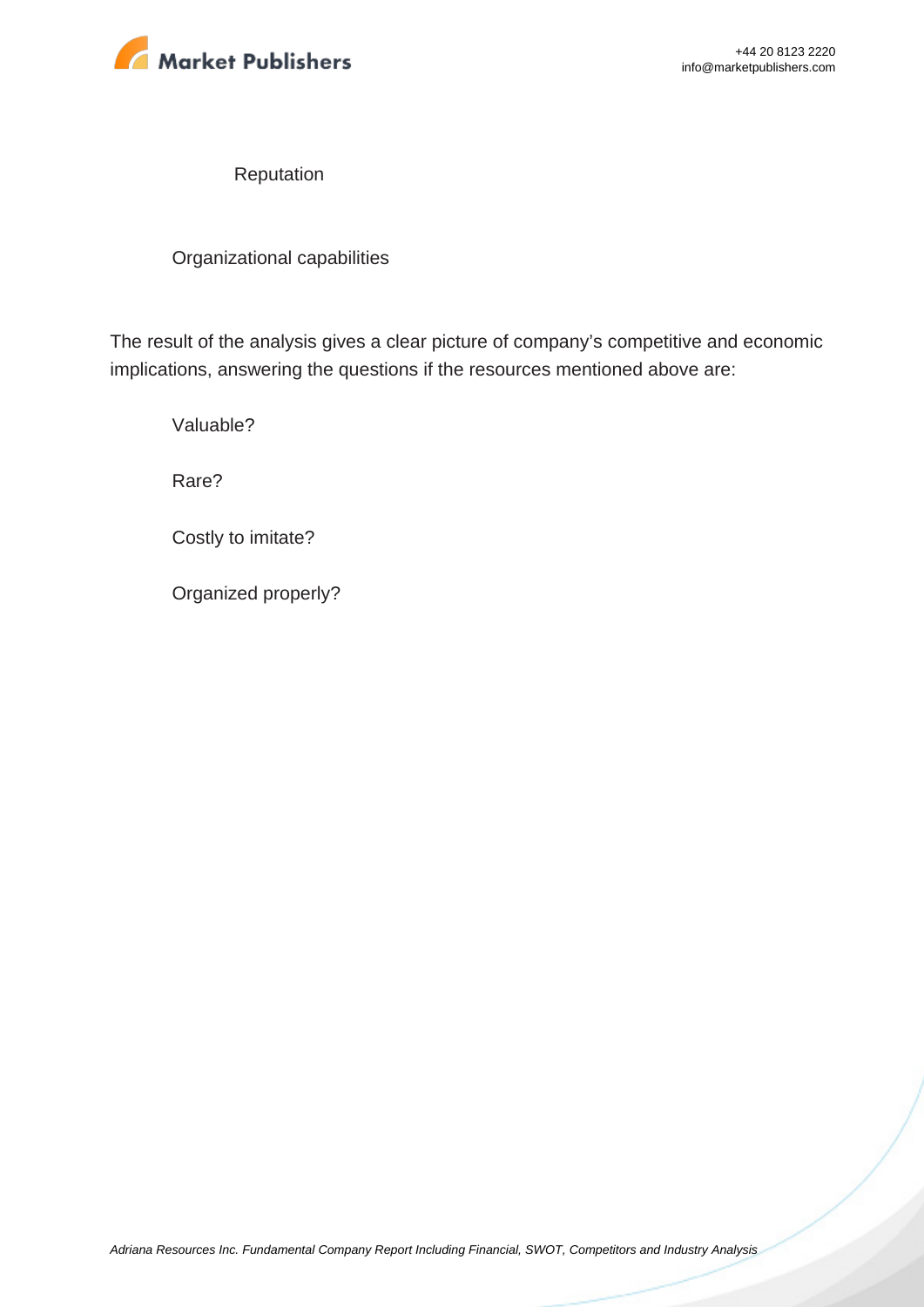

# I would like to order

Product name: Adriana Resources Inc. Fundamental Company Report Including Financial, SWOT, Competitors and Industry Analysis

Product link: [https://marketpublishers.com/r/A4A17EF877BBEN.html](https://marketpublishers.com/report/industry/metallurgy/adriana_resources_inc_swot_analysis_bac.html)

Price: US\$ 499.00 (Single User License / Electronic Delivery) If you want to order Corporate License or Hard Copy, please, contact our Customer Service:

[info@marketpublishers.com](mailto:info@marketpublishers.com)

# Payment

To pay by Credit Card (Visa, MasterCard, American Express, PayPal), please, click button on product page [https://marketpublishers.com/r/A4A17EF877BBEN.html](https://marketpublishers.com/report/industry/metallurgy/adriana_resources_inc_swot_analysis_bac.html)

To pay by Wire Transfer, please, fill in your contact details in the form below:

First name: Last name: Email: Company: Address: City: Zip code: Country: Tel: Fax: Your message:

\*\*All fields are required

Custumer signature

Please, note that by ordering from marketpublishers.com you are agreeing to our Terms & Conditions at<https://marketpublishers.com/docs/terms.html>

To place an order via fax simply print this form, fill in the information below and fax the completed form to +44 20 7900 3970